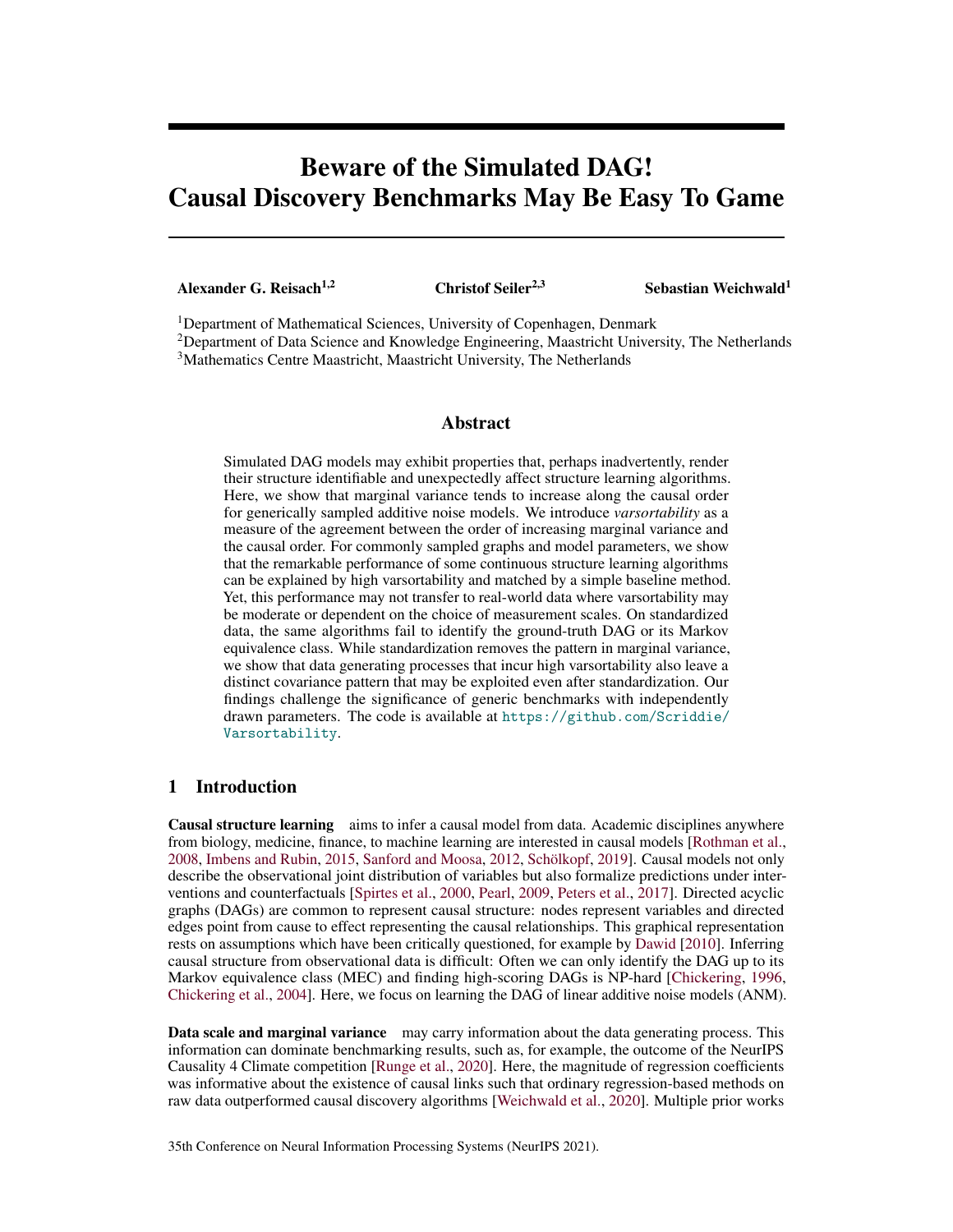state the importance of data scale for structure learning either implicitly or explicitly. Structure identification by *ICA-LiNGAM* [\[Shimizu et al.,](#page-11-7) [2006\]](#page-11-7), for example, is susceptible to rescaling of the variables. This motivated the development of *DirectLiNGAM* [\[Shimizu et al.,](#page-11-8) [2011\]](#page-11-8), a scale-invariant causal discovery algorithm for linear non-Gaussian models. The causal structure of ANMs is proven to be identifiable given the noise scale (cf. Section [2.2\)](#page-2-0). Yet, such identifiability results require knowledge about the ground-truth data scale.

Simulated DAGs may be identifiable from marginal variances under generic parameter distributions. An instructive example is the causal graph  $A \to B$  with structural equations  $A = N_A$  and  $B =$  $wA + N_B$  with  $w \neq 0$  and independent zero-centered noise variables  $N_A, N_B$ . The mean squared error (MSE) of a model  $X \to Y$  is given by MSE  $(X \to Y) = \text{Var}(X) + \text{Var}(Y|X)$ . It holds that  $MSE (A \rightarrow B) < MSE (B \rightarrow A) \iff Var(A) < Var(B) \iff (1 - w^2) Var(N_A) < Var(N_B)$ (see Appendix [A\)](#page--1-0). Deciding the directionality of the edge between  $A$  and  $B$  based on the MSE amounts to inferring an edge from the lower-variance variable to the higher-variance variable. For error variances  $Var(N_A) \leq Var(N_B)$  and any non-zero edge weight w, the MSE-based inference is correct. This resembles known scale-based identifiability results based on equal or monotonically increasing error variances [\[Peters and Bühlmann,](#page-11-9) [2014,](#page-11-9) [Park,](#page-11-10) [2020\]](#page-11-10). However, if the observations of  $A$ were multiplied by a sufficiently large constant, the MSE-based inference would wrongfully conclude that  $A \leftarrow B$ . This is problematic since simply choosing our units of measurement differently may change the scale and variance of A. Arguably, this is often the case for observations from real-world systems: There is no canonical choice as to whether we should pick meters or yards for distances, gram or kilogram for weights, or yuan or dollar as currency. A researcher cannot rely on obtaining the same results for different measurement scales or after re-scaling the data when applying any method that leverages the data scale (examples include [Peters and Bühlmann](#page-11-9) [\[2014\]](#page-11-9), [Park](#page-11-10) [\[2020\]](#page-11-10), or [Zheng](#page-12-1) [et al.](#page-12-1) [\[2018\]](#page-12-1), who employ the least squares loss studied by [Loh and Bühlmann](#page-10-4) [\[2014\]](#page-10-4)).

Continuous causal structure learning algorithms optimize model fit under a differentiable acyclicity constraint [\[Zheng et al.,](#page-12-1) [2018\]](#page-12-1). This allows for the use of continuous optimization and avoids the explicit combinatorial traversal of possible causal structures. This idea has found numerous applications and extensions [\[Lachapelle et al.,](#page-10-5) [2019,](#page-10-5) [Lee et al.,](#page-10-6) [2019,](#page-10-6) [Ng et al.,](#page-11-11) [2020,](#page-11-11) [Yu et al.,](#page-12-2) [2019,](#page-12-2) [Brouillard et al.,](#page-10-7) [2020,](#page-10-7) [Pamfil et al.,](#page-11-12) [2020,](#page-11-12) [Wei et al.,](#page-12-3) [2020,](#page-12-3) [Zheng et al.,](#page-12-4) [2020,](#page-12-4) [Bhattacharya](#page-10-8) [et al.,](#page-10-8) [2021\]](#page-10-8); [Vowels et al.](#page-12-5) [\[2021\]](#page-12-5) provide a review. *NOTEARS* [\[Zheng et al.,](#page-12-1) [2018\]](#page-12-1) uses the MSE with reference to [Loh and Bühlmann](#page-10-4) [\[2014\]](#page-10-4), while *GOLEM* [\[Ng et al.,](#page-11-11) [2020\]](#page-11-11) assesses model fit by the penalized likelihood assuming a jointly Gaussian model. On simulated data and across noise distributions, both methods recover graphs that are remarkably close to the ground-truth causal graph in structural intervention distance (SID) and structural hamming distance (SHD). We agree with the original authors that these empirical findings, especially under model misspecification and given the non-convex loss landscape, may seem surprising at first. Here, we investigate the performance under data standardization and explain how the causal order is (partially) identifiable from the raw data scale alone in common generically simulated benchmarking data.

Contribution. We show that causal structure drives the marginal variances of nodes in an ANM and can lead to (partial) identifiability. The pattern in marginal variances is dominant in ANM benchmark simulations with edge coefficients drawn identically and independently. We introduce varsortability as a measure of the information the data scale carries about the causal structure. We argue that high varsortability affects the optimization procedures of continuous structure learning algorithms. Our experiments demonstrate that varsortability dominates the optimization and helps achieve state-ofthe-art performance provided the ground-truth data scale. Data standardization or an unknown data scale remove this information and the same algorithms fail to recover the ground-truth DAG. Even methods using a score-equivalent likelihood criterion (*GOLEM*) recover neither ground-truth DAG nor its MEC on standardized data. To illustrate that recent benchmark results depend heavily on high varsortability, we provide a simple baseline method that exploits increasing marginal variances to achieve state-of-the-art results on these benchmarks. We thereby provide an explanation for the unexpected performance of recent continuous structure learning algorithms in identifying the true DAG. Neither algorithm dominates on raw or standardized observations of the analyzed real-world data. We show how, even if data is standardized and even in non-linear ANMs, a causal discovery benchmark may be gamed due to covariance patterns. Consequently, recent benchmark results may not transfer to (real-world) settings where the correct data scale is unknown or where edge weights are not drawn independent and identically distributed (iid). We conclude that structure learning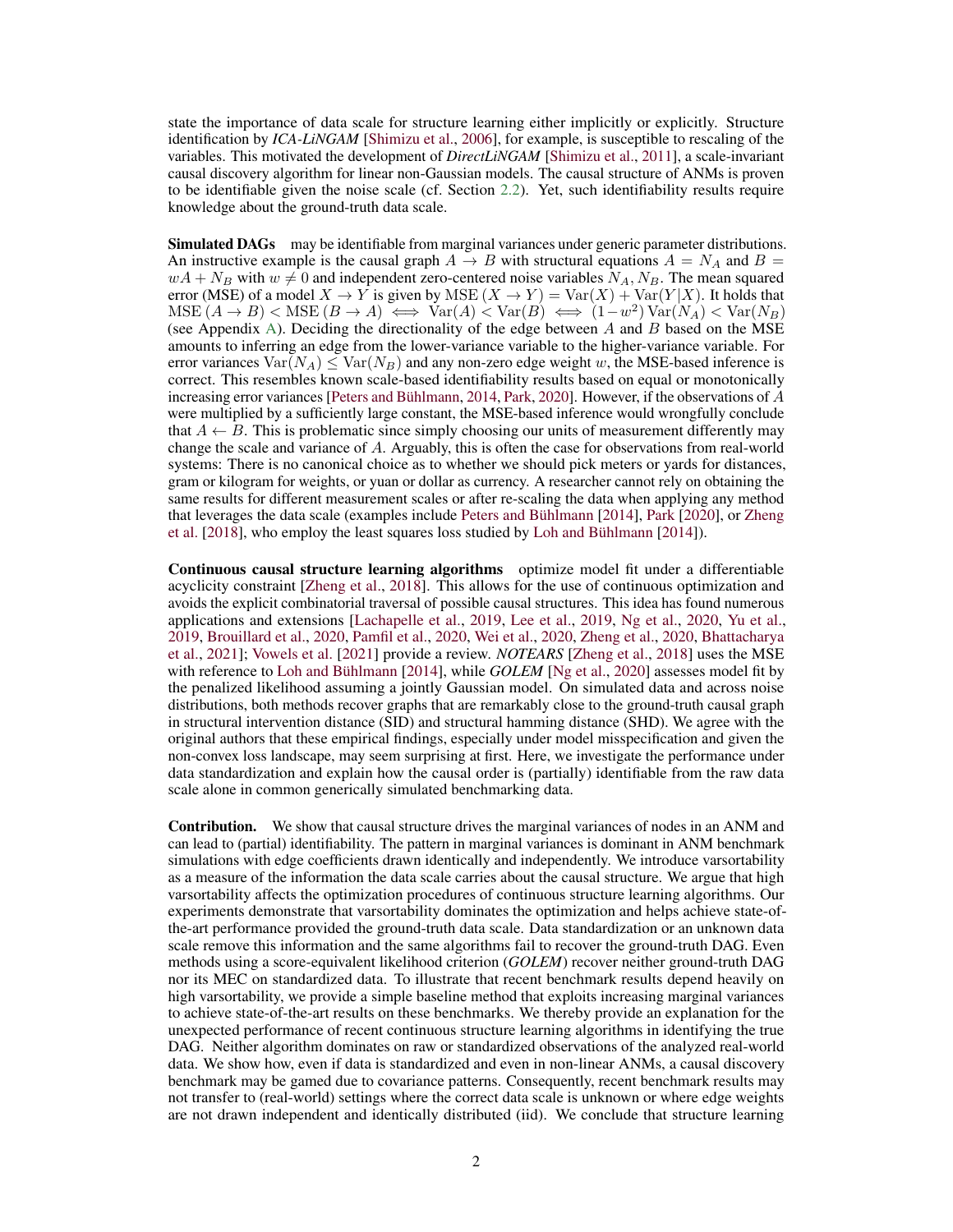benchmarks on ANMs with generically sampled parameters may be distorted due to unexpected and perhaps unintended regularity patterns in the data.

# 2 Background

### 2.1 Model Class

We consider acyclic linear additive noise models. Single observations are denoted by  $x^{(i)} \in \mathbb{R}^d$ where  $x_j^{(i)}$  denotes the j<sup>th</sup> dimension of the i<sup>th</sup> iid observation of random vector  $X = [X_1, ..., X_d]^\top$ . All observations are stacked as  $\mathbf{X} = [x^{(1)}, ..., x^{(n)}]^\top \in \mathbb{R}^{n \times d}$  and  $x_j \in \mathbb{R}^n$  refers to the  $j^{\text{th}}$  column of **X**. Analogously,  $n^{(i)}$  denotes the corresponding  $i^{\text{th}}$  iid observation of the random noise variable  $N = [N_1, ..., N_d]^\top$  with independent zero-centred components. The linear effect of variable  $X_k$ on  $X_j$  is denoted by  $w_{k\to j} = w_{kj}$ . The causal structure corresponding to the adjacency matrix  $W = [w_{kj}]_{k,j=1,\dots,d}$  with columns  $w_j = [w_{k\rightarrow j}]_{k=1,\dots,d} \in \mathbb{R}^d$  can be represented by a directed acyclic graph  $G = (V_G, E_G)$  with vertices  $V_G = \{1, ..., d\}$  and edges  $E_G = \{(k, j) : w_{k \to j} \neq 0\}.$ Edges can be represented by an adjacency matrix E such that the  $(k, j)$ <sup>th</sup> entry of  $E<sup>l</sup>$  is non-zero if and only if a directed path of length  $l$  from  $k$  to  $j$  exists in  $G$ . For a given graph, the parents of  $j$  are denoted by PA (j). The structural causal model is  $X = W^{\top} X + N$ .

#### <span id="page-2-0"></span>2.2 Identifiability of Additive Noise Models

Identifiability of the causal structure or its MEC requires causal assumptions. Under causal faithfulness and Markov assumptions, the causal graph can be recovered up to its MEC [\[Chickering,](#page-10-9) [1995,](#page-10-9) [Spirtes et al.,](#page-11-3) [2000\]](#page-11-3). Faithfulness, however, is untestable [\[Zhang and Spirtes,](#page-12-6) [2008\]](#page-12-6). [Shimizu et al.](#page-11-7) [\[2006\]](#page-11-7) show that under the assumptions of no unobserved confounders, faithfulness, linearity, and non-Gaussian additive noise, the causal graph can be recovered from data. [Hoyer et al.](#page-10-10) [\[2009\]](#page-10-10) show that this holds for any noise distribution under the assumption of strict non-linearity. This finding is generalized to post-nonlinear functions by [Zhang and Hyvarinen](#page-12-7) [\[2009\]](#page-12-7). [Peters and Bühlmann](#page-11-9) [\[2014\]](#page-11-9) prove that the causal structure of a linear causal model with Gaussian noise is identifiable if the error variances are equal or known. Any unknown re-scaling of the data breaks this condition. For the case of linear structural causal models, [Loh and Bühlmann](#page-10-4) [\[2014\]](#page-10-4) provide a framework for DAG estimation based on a noise variance-weighted least squares score function. For ANMs, they give conditions under which the general Gaussian case can be identified via approximating it by the equal noise-variance case given knowledge of the (approximate) noise scale. Finally, subsuming further prior results on (linear) ANMs [\[Hoyer et al.,](#page-10-10) [2009,](#page-10-10) [Ghoshal and Honorio,](#page-10-11) [2017,](#page-10-11) [2018,](#page-10-12) [Chen et al.,](#page-10-13) [2019\]](#page-10-13), [Park](#page-11-10) [\[2020\]](#page-11-10) shows that the causal structure is identifiable under regularity conditions on the conditional variances along the causal order. In particular, identifiability holds if the error variances of nodes are weakly monotonically increasing along the causal order.

### <span id="page-2-1"></span>2.3 Structure Learning Algorithms

Combinatorial structure learning algorithms (such as *PC, FGES, DirectLiNGAM*) separately solve the combinatorial problem of searching over structures and finding the optimal parameters for each structure. To remain computationally feasible, the search space of potential structures is often restricted or traversed according to a heuristic. One can, for example, carefully choose which conditional independence statements to evaluate in constraint-based algorithms, or employ greedy (equivalence class) search in score-based algorithms. In our experiments, we consider *PC* [\[Spirtes](#page-11-13) [and Glymour,](#page-11-13) [1991\]](#page-11-13), *FGES* [\[Meek,](#page-11-14) [1997,](#page-11-14) [Chickering,](#page-10-14) [2002b\]](#page-10-14), *DirectLiNGAM* [\[Shimizu et al.,](#page-11-8) [2011\]](#page-11-8), and a greedy DAG search (GDS) algorithm *MSE-GDS* that greedily includes those edges that reduce the MSE the most. For details see Appendix [D.](#page--1-1)

Continuous structure learning algorithms (such as *NOTEARS* and *GOLEM*) employ continuous optimization to simultaneously optimize over structures and parameters. As a first step towards expressing causal structure learning as a continuous optimization problem, [Aragam and Zhou](#page-10-15) [\[2015\]](#page-10-15) propose  $l^1$ -regularization instead of the conventional  $l^0$ -penalty for model selection. [Zheng et al.](#page-12-1) [\[2018\]](#page-12-1) propose a differentiable acyclicity constraint, allowing for end-to-end optimization of score functions over graph adjacency matrices. We examine and compare the continuous structure learning algorithms *NOTEARS* [\[Zheng et al.,](#page-12-1) [2018\]](#page-12-1) and *GOLEM* [\[Ng et al.,](#page-11-11) [2020\]](#page-11-11). For details see Appendix [D.](#page--1-1)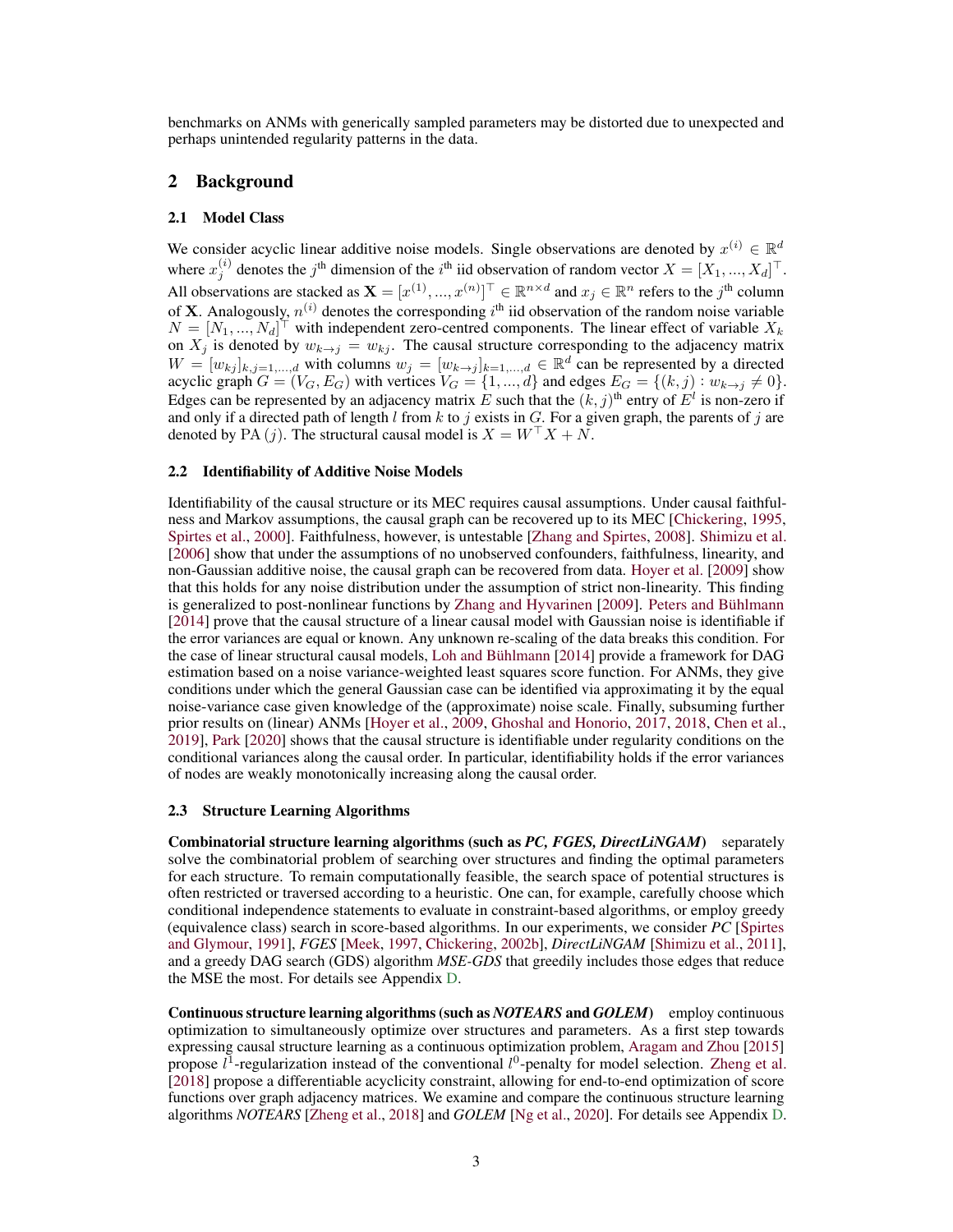*NOTEARS* [\[Zheng et al.,](#page-12-1) [2018\]](#page-12-1) minimizes the MSE between observations and model predictions subject to a hard acyclicity constraint. The MSE with respect to  $W$  on observations  $X$  is defined as  $MSE_{\mathbf{X}}(W) = \frac{1}{n} \|\mathbf{X} - \mathbf{X}W\|_2^2$  where  $\|\cdot\|_2 = \|\cdot\|_F$  denotes the Frobenius norm.

*GOLEM* [\[Ng et al.,](#page-11-11) [2020\]](#page-11-11) performs maximum likelihood estimation (MLE) under the assumption of a Gaussian distribution with equal (EV) or non-equal (NV) noise variances. There are soft acyclicity and sparsity constraints. The unnormalized negative likelihood-parts of the objective function are  $\mathcal{L}_{EV}(W, \mathbf{X}) = \log(MSE_{\mathbf{X}}(W))$  and  $\mathcal{L}_{NV}(W, \mathbf{X}) = \sum_{j=1}^{d} \log \left( \frac{1}{n} ||x_j - \mathbf{X} w_j||_2^2 \right)$ , respectively, omitting a  $-\log(|\det(I - W)|)$  term that vanishes when W represents a DAG [\[Ng et al.,](#page-11-11) [2020\]](#page-11-11).

To ease notation, we sometimes drop the explicit reference to **X** when referring to MSE,  $\mathcal{L}_{EV}$ ,  $\mathcal{L}_{NV}$ .

### 3 Varsortability

The data generating process may leave information about the causal order in the data scale. We introduce varsortability as a measure of such information. When varsortability is maximal, the causal order is identifiable. Varsortability is high in common simulation schemes used for benchmarking causal structure learning algorithms. We describe how continuous structure learning algorithms are affected by marginal variances and how they may leverage high varsortability. This elucidates the results of continuous methods reported by [Zheng et al.](#page-12-1) [\[2018\]](#page-12-1), [Ng et al.](#page-11-11) [\[2020\]](#page-11-11), and others on raw data and predicts impaired performance on standardized data as confirmed in Section [4.](#page-6-0) We introduce *sortnregress* as simple baseline method that sorts variables by marginal variance followed by parent selection. The performance of *sortnregress* reflects the degree of varsortability in a given setting and establishes a reference baseline to benchmark structure learning algorithms against.

### 3.1 Definition of Varsortability

We propose varsortability as a measure of agreement between the order of increasing marginal variance and the causal order. For any causal model over variables  $\{X_1, ..., X_d\}$  with (non-degenerate) DAG adjacency matrix  $E$  we define varsortability as the fraction of directed paths that start from a node with strictly lower variance than the node they end in, that is,

$$
\nu := \frac{\sum_{k=1}^{d-1} \sum_{i \to j \in E^k} \text{increasing}(\text{Var}(X_i), \text{Var}(X_j))}{\sum_{k=1}^{d-1} \sum_{i \to j \in E^k} 1} \in [0, 1] \text{ where increasing}(a, b) = \begin{cases} 1 & a < b \\ 1/2 & a = b \\ 0 & a > b \end{cases}
$$

For example, we calculate the varsortability as  $v = \frac{1+1+1}{1+1+1+1} = \frac{3}{4}$  given the causal graph below.

Varsortability equals one if the marginal variance of each node is strictly greater than that of its causal ancestors. Varsortability equals zero if the marginal variance of each node is strictly greater than that of its descendants. Varsortability does not depend on choosing one of the possibly multiple causal orders and captures the overall agreement between the partial order induced by the marginal variances and all pathwise descendant relations implied by the causal structure. In the two-node introductory example (cf. Section [1\)](#page-0-0), varsortability  $v = 1$  is equivalent to

$$
Var(A) = 2
$$
  
\n
$$
Var(B) = 3
$$
  
\n
$$
Var(B) = 1
$$

$$
Var(A) < Var(B) \iff Var(N_A) < w^2 Var(N_A) + Var(N_B)
$$

where A and B are nodes in the causal graph  $A \stackrel{w}{\rightarrow} B$  with noise variances  $\text{Var}(N_A)$  and  $\text{Var}(N_B)$ .

We can also understand varsortability as a property of the distribution of graphs and parameters that we sample from for benchmarks on synthetic data. The distribution of weights and noise variances determines whether the causal order of any two connected nodes in the graph agrees with the order of increasing marginal variance and in turn determines the varsortability of the simulated causal models. We observe that even for modest probabilities of any two neighboring nodes being correctly ordered by their marginal variances, the variance of connected nodes tends to increase quickly along the causal order for many ANM instantiations (cf. Appendix [G.3\)](#page--1-2). For a heuristic explanation, recall that we obtain the marginal variance of a node by adding the variance contribution of all its ancestors to the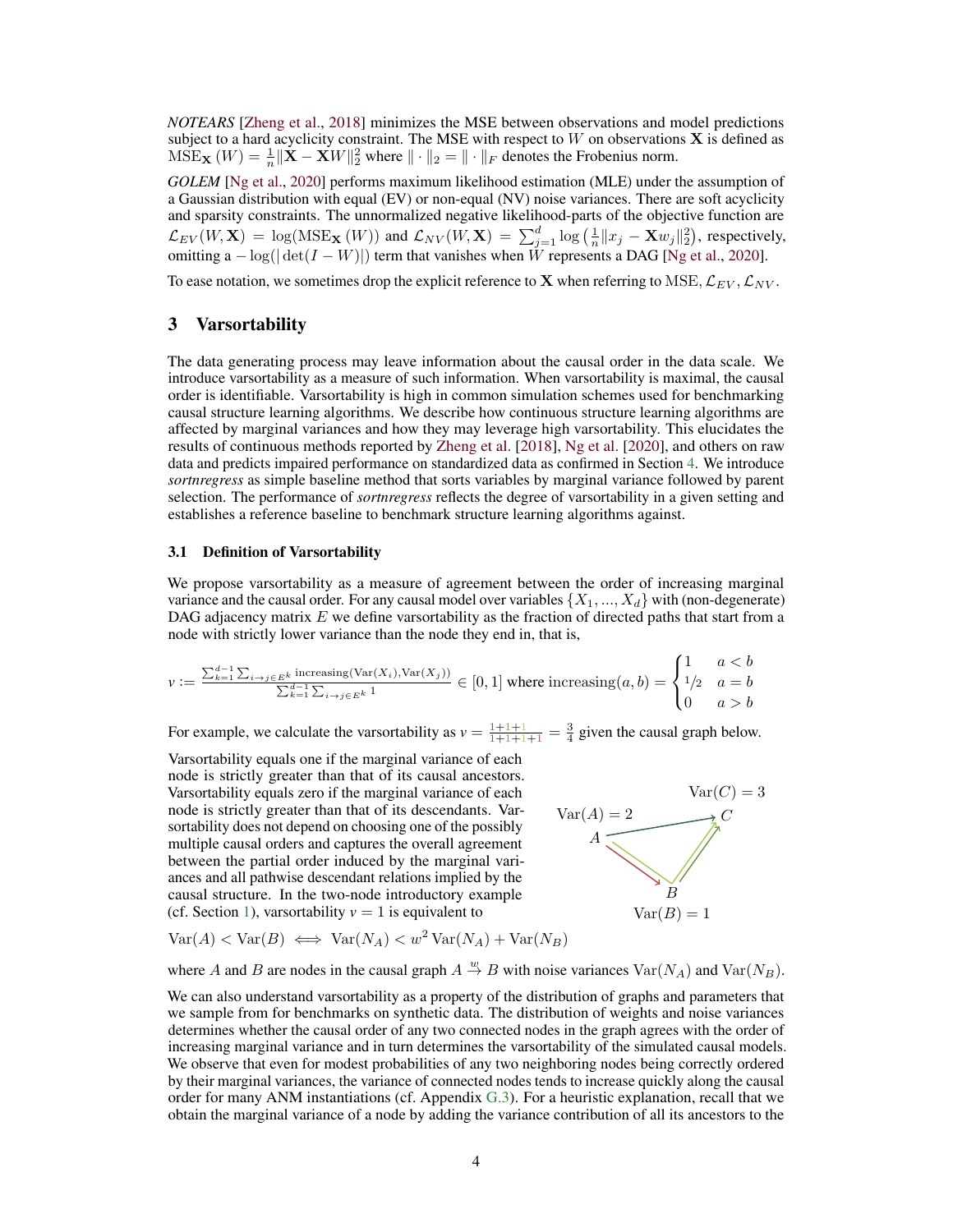node's own noise variance; to obtain the variance contribution of an ancestor, we take the product of the edge weights along each directed path from ancestor to node, sum these path coefficient products, square, and multiply with the ancestor's noise variance. While the sum of path coefficient products may vanish or be small such that the variance contribution of an ancestor cancels out or is damped across the different connecting paths, we find it is unlikely if edge weights are drawn independently (cf. [Meek](#page-11-15) [\[1995\]](#page-11-15) for why exact cancellation and faithfulness violations are unlikely). Furthermore, the further apart a connected pair of nodes, the more variance may be accumulated in the descendant node along all incoming paths in addition to one ancestor's (possibly damped) variance contribution further fueling the tendency for descendant nodes to have higher variance than their ancestors. In practice we indeed find that an ordering of nodes by increasing marginal variance closely aligns with the causal order for commonly simulated linear and non-linear ANMs (cf. Appendix [G\)](#page--1-3).

#### 3.2 Varsortability and Identifiability

If varsortability  $v = 1$ , the causal structure is identifiable. It can be recovered by ordering the nodes by increasing marginal variance and regressing each node onto its predecessors using conventional sparse regression approaches. The causal structure learning problem is commonly decoupled into causal order estimation and parent selection [\[Shimizu et al.,](#page-11-7) [2006,](#page-11-7) [Shojaie and Michailidis,](#page-11-16) [2010,](#page-11-16) [Bühlmann et al.,](#page-10-16) [2014,](#page-10-16) [Chen et al.,](#page-10-13) [2019,](#page-10-13) [Park,](#page-11-10) [2020\]](#page-11-10). This decoupling is further warranted, since we only need the causal ordering to consistently estimate interventional distributions [\[Bühlmann](#page-10-16) [et al.,](#page-10-16) [2014,](#page-10-16) Section 2.6]. At  $v = 1$ , an ordering by marginal variance is a valid causal ordering. Given a causal ordering, one can construct a fully connected DAG and use parent selection to prune edges and reconstruct the graph in the sample limit under mild assumptions. [Bühlmann et al.](#page-10-16) [\[2014,](#page-10-16) Section 2.5] discuss parent selection and [Shojaie and Michailidis](#page-11-16) [\[2010\]](#page-11-16) establish the consistency of an adaptive lasso approach for edge selection given a valid causal order. The identifiability conditions by [Park](#page-11-10) [\[2020\]](#page-11-10) are closely related to varsortability, though not equivalent as we prove in Appendix [C.](#page--1-4) Identifiability of the causal order is immediate if varsortability  $v = 1$ , though, this shares severe drawbacks with other identifiability conditions that rely on data scale by [Peters and Bühlmann](#page-11-9) [\[2014\]](#page-11-9), [Loh and Bühlmann](#page-10-4) [\[2014\]](#page-10-4), and [Park](#page-11-10) [\[2020\]](#page-11-10). First, it is difficult to verify or assess the plausibility of assumptions about the correctness or suitability of the data scale for any given dataset. Second, any unknown rescaling may break previously met identifiability conditions. Third, even if variables are on the same measurement scale the units may not correctly capture the ground-truth causal scale. For example, a dartist's distance from the dartboard may affect the precision of their throw measured by the distance between hit and target. Here, the effect variable's marginal variance may be smaller than that of the cause (even) if both distances are measured in centimetres. Nonetheless, it may be possible to exploit varsortability if one can establish that certain assumptions on the data scale be met.

### 3.3 Varsortability in Benchmarking Scenarios

For real-world data we cannot readily assess nor presume varsortability as we do not know the parameters and data scale of the data generating process. When benchmarking causal structure learning algorithms, however, we can evaluate varsortability for the simulated DAGs and parameter settings. We may acquire an intuition about the probability of varsortable cause-effect pairs in our simulation settings by considering two neighboring nodes  $A \stackrel{w}{\rightarrow} B$  in the sampled graph without common ancestors and no other directed path from A to B. Under these assumptions,  $Var(B)$  =  $w^2 \text{Var}(A) + \text{Var}(\sum_{C \in \text{PA}(B) \setminus \{A\}} w_{C \to B}^2 C) + \text{Var}(N_B)$  such that  $|w| > 1$  implies that the variable pair is varsortable. To simulate an ANM, we need to sample a DAG, decide on the noise distributions, and then sample edge weights and noise variances. Across simulation instances in a given benchmark set-up, the edge weights  $w_{k\to j}$  and noise variances  $s_k^2$  are iid instantiations of independent random variables W and  $S^2$ . The distributions of W and  $S^2$  induce a distribution of the marginal variance  $V_Y$  of node Y in the resulting ANM. The probability for the variable pair  $A \rightarrow B$  to be varsortable in a simulated ANM is then bounded from below by  $P[(1 - W_{A\to B}^2)\tilde{V}_A < S_{N_B}^2]$  (cf. Appendix [B\)](#page--1-5). If A is a root node,  $V_A = S_{N_A}^2$ . In the experimental settings used by, for example, [Zheng et al.](#page-12-1) [\[2018,](#page-12-1) [2020\]](#page-12-4), [Lachapelle et al.](#page-10-5) [\[2019\]](#page-10-5), [Ng et al.](#page-11-11) [\[2020\]](#page-11-11), edge weights are independently drawn from a uniform distribution and noise standard deviations or variances are either fixed or also drawn independently from a uniform distribution. For our parameters  $W \stackrel{\text{iid}}{\sim} \text{Unif}((-2, -0.5) \cup (0.5, 2))$ and  $S \stackrel{\text{iid}}{\sim}$  Unif((0.5, 2)), which resemble common choices in the literature, any pair is varsortable with probability at least  $\frac{2}{3}$  due to  $P[|W| > 1] = \frac{2}{3}$ , and with probability  $p > 0.93$  provided A is a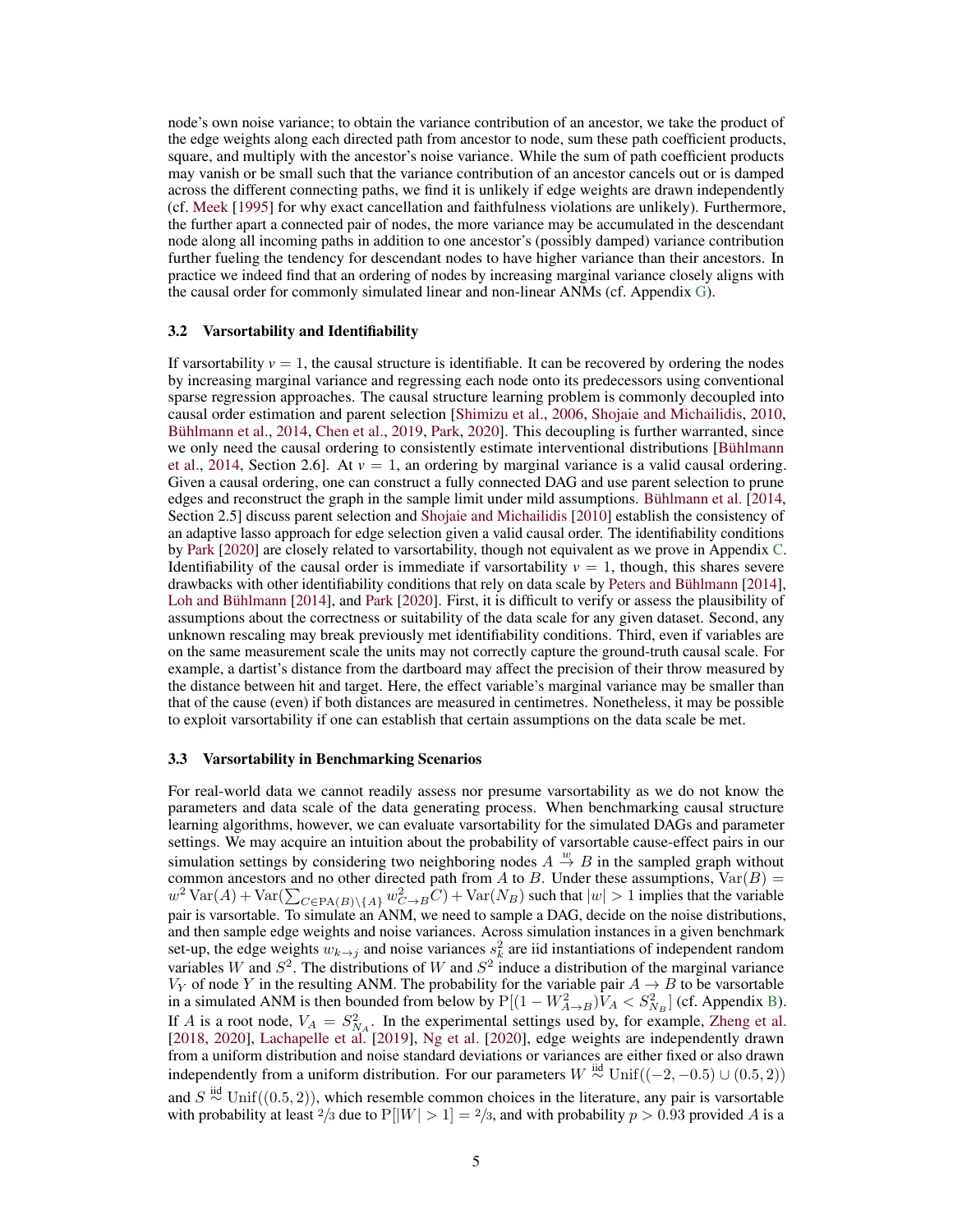root node. Empirically, we find that varsortability averages above 0.94 in our simulated graphs and above 0.71 in commonly considered non-linear ANMs (cf. Appendix [G\)](#page--1-3). This result indicates that in benchmark simulations the marginal variance of any two nodes in a graph tends to increase along the causal order and that we may game these benchmarks and perform well by exploiting this pattern.

If A and B have a common ancestor or mediator C, the effect of C on B may either compound or partially cancel out the effect of  $A$  on  $B$ . In practice, the effect commonly increases the variance of the effect node  $B$ , which may be attributed to the independent sampling of path coefficients which also renders faithfulness violations improbable [\[Meek,](#page-11-15) [1995\]](#page-11-15). We find varsortability to increase with graph density and the lower bound presented above to be loose. Motivated by the strong impact of different levels of varsortability on some structure learning algorithms as reported in Section [4](#page-6-0) and Appendix [H.2,](#page--1-6) we advocate an empirical evaluation and reporting of varsortability (cf. Appendix [G.4](#page--1-7) for the implementation) when simulating ANMs. We emphasize that even for varsortability  $\lt 1$ , where the order of increasing variance does not perfectly agree with the causal order, experimental results may still be largely driven by the overall agreement between increasing marginal variance and causal order. The extent to which varsortability may distort experimental comparisons of structure learning algorithms on linear ANMs is demonstrated in Section [4.](#page-6-0)

### <span id="page-5-0"></span>3.4 Marginal Variance yields Asymmetric Gradients for Causal and Anti-Causal Edges

We explain how varsortability may dominate the performance of continuous structure learning algorithms. We do not expect combinatorial structure learning algorithms that use a score-equivalent (see e.g. [Yang and Chang](#page-12-8) [\[2002\]](#page-12-8), [Chickering](#page-10-17) [\[2002a\]](#page-10-17)) criterion or scale-independent (conditional) independence tests to be dependent on the data scale. This includes *PC*, as local constraint-based algorithm, *FGES* as locally greedy score-based search using a score-equivalent criterion, and *DirectLiNGAM*, a procedure minimizing residual dependence. By contrast, combinatorial algorithms with a criterion that is not score-equivalent (such as the MSE) depend on the data scale. Due to the optimization procedure, continuous structure learning algorithms may depend on the data scale irrespective of whether the employed score is score-equivalent (as, for example, *GOLEM* for Gaussian models) or not (as, for example, *GOLEM* under likelihood misspecification or *NOTEARS*).

We first establish how varsortability affects the gradients of MSE-based score functions (which are akin to assuming equal noise variances in the Gaussian setting) and when initialising with the empty graph  $0_{d \times d}$  (as is done in *NOTEARS* and *GOLEM*). Full statements of objective functions and respective gradients are found in Appendix [E.](#page--1-8) Since  $\nabla$  MSE  $(W) \propto \mathbf{X}^\top (\mathbf{X} - \mathbf{X}W)$  we have that  $\nabla \text{MSE} (0_{d \times d}) \propto \mathbf{X}^{\top} \mathbf{X}$  and  $\nabla \mathcal{L}_{EV}(0_{d \times d}) \propto 1/||\mathbf{x}||_2^2 \mathbf{X}^{\top} \mathbf{X}$ . The initial gradient step of both *NOTEARS* and *GOLEM-EV* is symmetric. We have  $\nabla \text{MSE}(W) \propto [\mathbf{X}^\top (x_1 - \mathbf{X}w_1), ..., \mathbf{X}^\top (x_d (Xw_d)$ ] where the j<sup>th</sup> column  $X^{\top}(x_j - Xw_j)$  reflects the vector of empirical covariances of the  $j<sup>th</sup>$  residual vector  $x_j - \mathbf{X} w_j$  with each  $x_i$ . Provided a small identical step size is used across all entries of W in the first step (as, for example, in *GOLEM-EV*), we empirically find the residual variance after the first gradient step to be larger in those components that have higher marginal variance (see Appendix [E.3](#page--1-9) for a heuristic argument). We observe that during the next optimization steps  $\nabla$  MSE(W) tends to be larger magnitude for edges pointing in the direction of nodes with high-variance residuals (which tends to be those with high marginal variance) than for those pointing in the direction of nodes with low-variance residuals (which tends to be those with low marginal variance). Intuitively, when cycles are penalized, the insertion of edges pointing to nodes with high residuals is favored as a larger reduction in MSE may be achieved than by including the opposing edge. Given high varsortability, this corresponds to favoring edges in the causal direction. This way, the global information about the causal order in case of high varsortability is effectively exploited.

Once we allow for unequal noise variances as in *GOLEM-NV*, the marginal variances lead the gradients differently. Letting  $MSE_j(w_j) = \frac{1}{n} ||x_j - \mathbf{X} w_j||_2^2$ , we have

$$
\nabla \mathcal{L}_{NV}(W) \propto \left[ \frac{\mathbf{X}^{\top} (x_j - \mathbf{X} w_j)}{\text{MSE}_j (w_j)} \right]_{j=1,..}
$$

such that the logarithmic derivative breaks the symmetry of the first step for the non-equal variance formulation of *GOLEM* and we have  $\nabla \mathcal{L}_{NV}(0_{d\times d}) \propto \mathbf{X}^\top \mathbf{X} \operatorname{diag}(\|\mathbf{x}_1\|_2^2 \dots, \|\mathbf{x}_d\|_2^2)$ . While  $\nabla_W \text{MSE}(W) \propto [\mathbf{X}^\top (x_j - \mathbf{X} w_j)]_{j=1,\dots,d}$  tends to favor edges in causal direction (see above), the column-wise inverse MSE scaling of  $X^{\top}(x_j - Xw_j)$  by  $MSE_j(w_j)$  (the residual variance in

 $\ldots$ d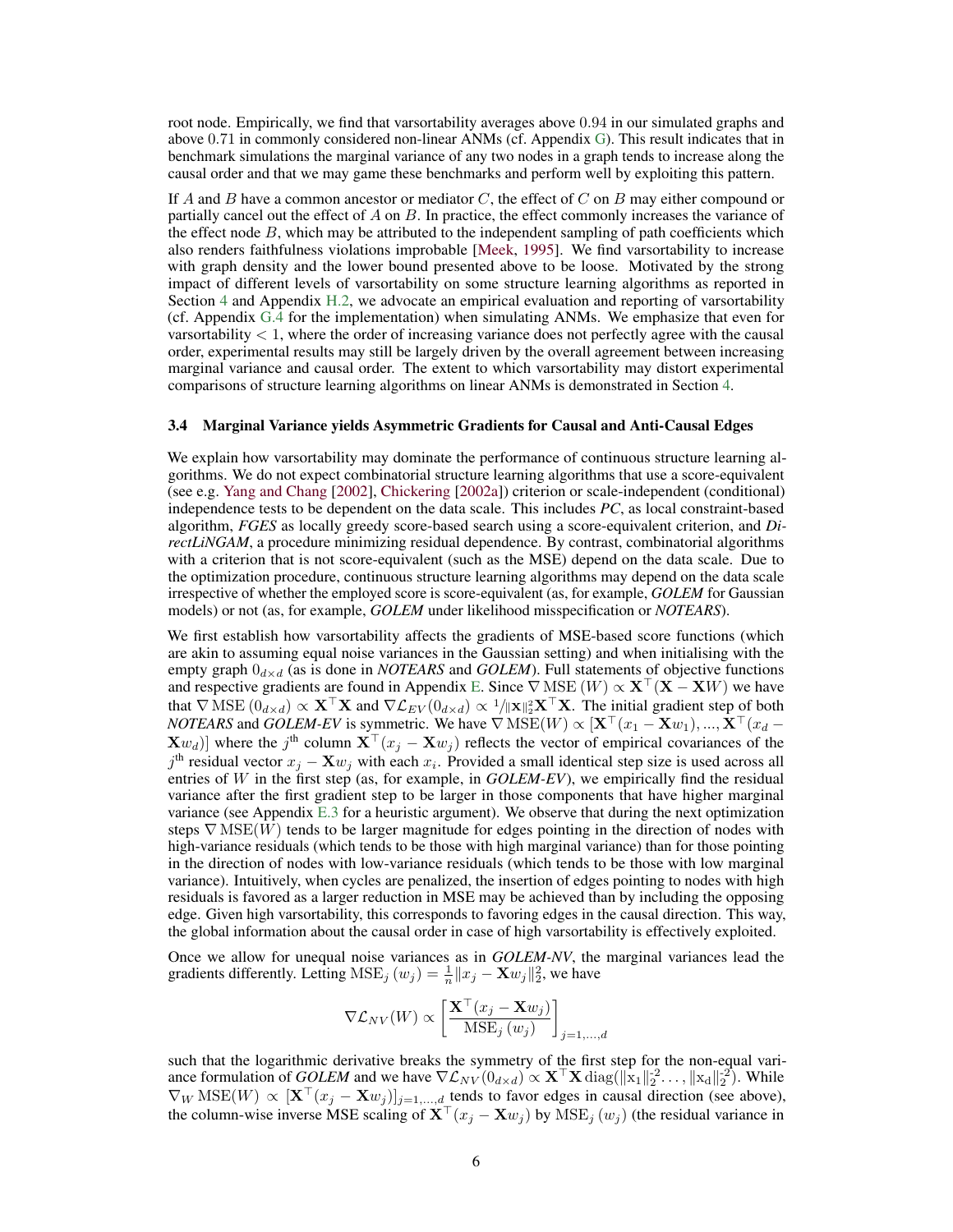the  $j<sup>th</sup>$  component) leads to larger-magnitude gradient steps for edges pointing in the direction of low-variance nodes rather than high-variance nodes. Given high varsortability, this corresponds predominantly to the anti-causal direction.

We conjecture that the first gradient steps have a dominant role in determining the causal structure, even though afterwards the optimization is governed by a non-trivial interplay of optimizer, model fit, constraints, and penalties. For this reason we focus on the first optimization steps to explain a) why continuous structure learning algorithms that assume equal noise variance work remarkably well in the presence of high varsortability and b) why performance changes once data is standardized and the marginal variances no longer hold information about the causal order. Because of the acyclicity constraint, it may be enough for a weight  $w_{i\rightarrow i}$  to be greater in magnitude than its counterpart  $w_{i\rightarrow i}$ early on in the optimization for the smaller edge to be pruned from there on. For a discussion of the interplay between sparsity penalties and data scale see Appendix [J,](#page--1-10) which indicates that the nodes need to be on a comparable data scale for  $l^1$ -penalization to be well calibrated. [Ng et al.](#page-11-11) [\[2020\]](#page-11-11) provide further discussion on sparsity and acyclicity constraints in continuous DAG learning.

### 3.5 *sortnregress*: A Diagnostic Tool to Reveal Varsortability

We propose an algorithm *sortnregress* performing the following two steps:

order search Sort nodes by increasing marginal variance.

parent search Regress each node on all of its predecessors in that order, using a sparse regression technique to prune edges [\[Shojaie and Michailidis,](#page-11-16) [2010\]](#page-11-16). We employ Lasso regression [\[Tibshirani,](#page-11-17) [1996\]](#page-11-17) using the Bayesian Information Criterion [\[Schwarz,](#page-11-18) [1978\]](#page-11-18) for model selection.

As a baseline, *sortnregress* is easy to implement (cf. Appendix [H.1\)](#page--1-11) and highlights and evaluates to which extent the data scale is informative of the causal structure in different benchmark scenarios. An extension for non-linear additive noise models is obtained by using an appropriate non-linear regression technique in the parent search step, possibly paired with cross-validated recursive feature elimination. It facilitates a clear and contextualized assessment of different structure learning algorithms in different benchmark scenarios. The relationship between varsortability and the performance of sortnregress in a linear setting is shown in Appendix [H.2.](#page--1-6) Varying degrees of varsortability and performance of *sortnregress* add an important dimension which current benchmarks do not consider.

# <span id="page-6-0"></span>4 Simulations

We compare the performance of the algorithms introduced in Section [2.3](#page-2-1) on raw and standardized synthetic data. In our comparison, we distinguish between settings with different noise distributions, graph types, and graph sizes. Our experimental set-up follows those in [Zheng et al.](#page-12-1) [\[2018\]](#page-12-1), [Ng](#page-11-11) [et al.](#page-11-11) [\[2020\]](#page-11-11) and we contribute results obtained repeating their experiments in Appendix [K.](#page--1-12) We complement our and previous DAG-recovery results by additionally evaluating how well the DAG output by continous structure learning algorithms identifies the MEC of the ground-truth DAG.

### 4.1 Data Generation

We sample Erdös-Rényi (ER) [Erdős and Rényi, [1960\]](#page-10-18) and Scale-Free (SF) [\[Barabási and Albert,](#page-10-19) [1999\]](#page-10-19) graphs and the parameters for ANMs according to the simulation details in Table [1.](#page-6-1) For a graph specified as  $ER-k$  or  $SF-k$  with d nodes, we simulate dk edges. For every combination of parameters, we create a raw data instance and a standardized version that is de-meaned and re-scaled to unit variance. On standardized data, we have varsortability  $v = \frac{1}{2}$  and the marginal variances hold no information about the causal ordering of the nodes. In all our experimental settings, varsortability averages above 0.94 on the raw data scale (cf. Appendix [G.1\)](#page--1-13).

Table 1: Parameters for synthetic data generation.

<span id="page-6-1"></span>

| Repetitions  | 10                     | Edge weights              | iid Unif $((-2, -.5) \cup (.5, 2))$         |
|--------------|------------------------|---------------------------|---------------------------------------------|
| Graphs       | ER-2, SF-2, SF-4       | Noise distributions       | Exponential, Gaussian, Gumbel               |
| <b>Nodes</b> | $d \in \{10, 30, 50\}$ | Noise standard deviations | 1 (Gaussian-EV); iid $Unif(.5, 2)$ (others) |
| Samples      | $n = 1000$             |                           |                                             |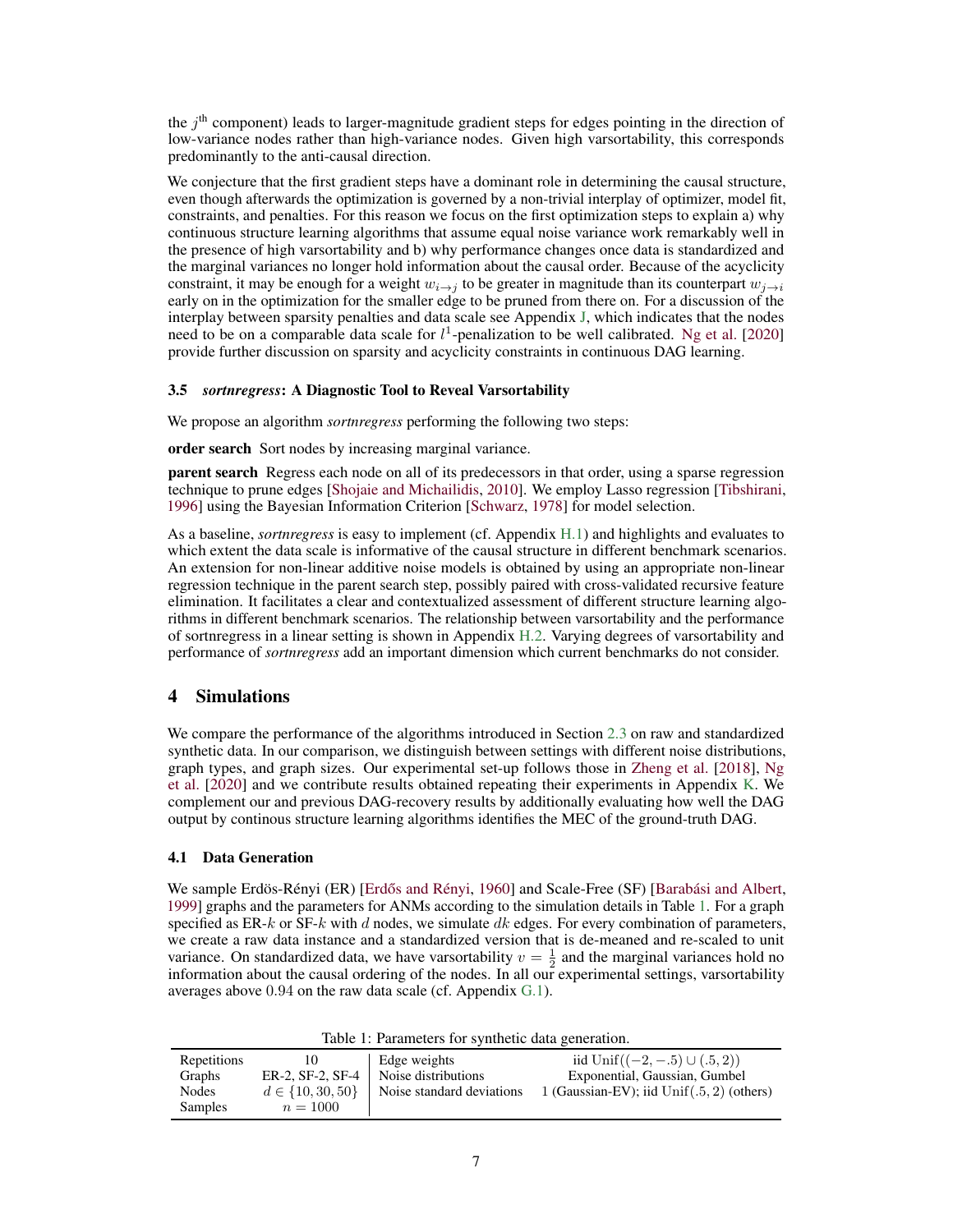<span id="page-7-0"></span>

### *Recovery of ground-truth DAG*

Figure 1: SID (left, lower is better) and SHD (right, lower is better) between recovered and groundtruth graphs (top) or Markov equivalence classes (bottom) for ER-2 graphs with 50 (top) or 10 (bottom) nodes and Gaussian-NV noise. The performance of *sortnregress*, which only exploits varsortability, matches that of the continuous methods *NOTEARS* and *GOLEM*.

### 4.2 Evaluation

We evaluate performance using structural intervention distance (SID) [\[Peters and Bühlmann,](#page-11-19) [2015\]](#page-11-19) and structural Hamming distance (SHD) between the recovered graph and ground truth. Additionally, we contribute a performance assessments of continuous structure learning algorithms in terms of the SID and SHD between the ground-truth MEC and the recovered MEC (PC, FGES) or the MEC identified by the recovered graph (NOTEARS, GOLEM). SID assesses in how far the recovered structure enables to correctly predict the effect of interventions. SHD measures the distance between the true and recovered graph by counting how many edge insertions, deletions, and reversals are required to turn the former into the latter. Since interventional distributions can consistently be estimated given only the causal ordering [\[Bühlmann et al.,](#page-10-16) [2014\]](#page-10-16), SID is less susceptible to arbitrary choices of edge pruning procedures and thresholds than SHD. Intuitively, SID prioritizes the causal order, while SHD prioritizes the correctness of individual edges. We follow common practices for edge thresholding and scoring (see Appendix [K\)](#page--1-12).

### 4.3 Performance on Raw Versus Standardized Data

We group our algorithms into combinatorial and continuous algorithms. We propose a novel baseline algorithm termed *sortnregress* which serves as a reference marking the performance achievable by directly exploiting marginal variances. We indicate its performance on standardized data as *randomregress*, since it amounts to choosing a random order and regressing each node on its predecessors. We use boxplots aggregating the performance achieved in the 10 repetitions on raw and standardized data by each algorithm and create separate plots per noise type to account for identifiability and MLE specification differences. We show the results obtained for ER-2 graphs and Gaussian noise with non-equal variances in Figure [1.](#page-7-0) These results are representative of the results obtained for different graphs and noise distributions (cf. Appendix [K\)](#page--1-12). For the simulated settings, varsortability is high  $(> 0.94)$  on the raw data scale (cf. Appendix [G.1\)](#page--1-13).

We observe that some algorithms are highly scale-sensitive and perform vastly different on raw and standardized data. The algorithms *NOTEARS*, *MSE-GDS*, *GOLEM-EV* are most affected – their performance is excellent on raw data but far worse on standardized data. Note that all of these rely on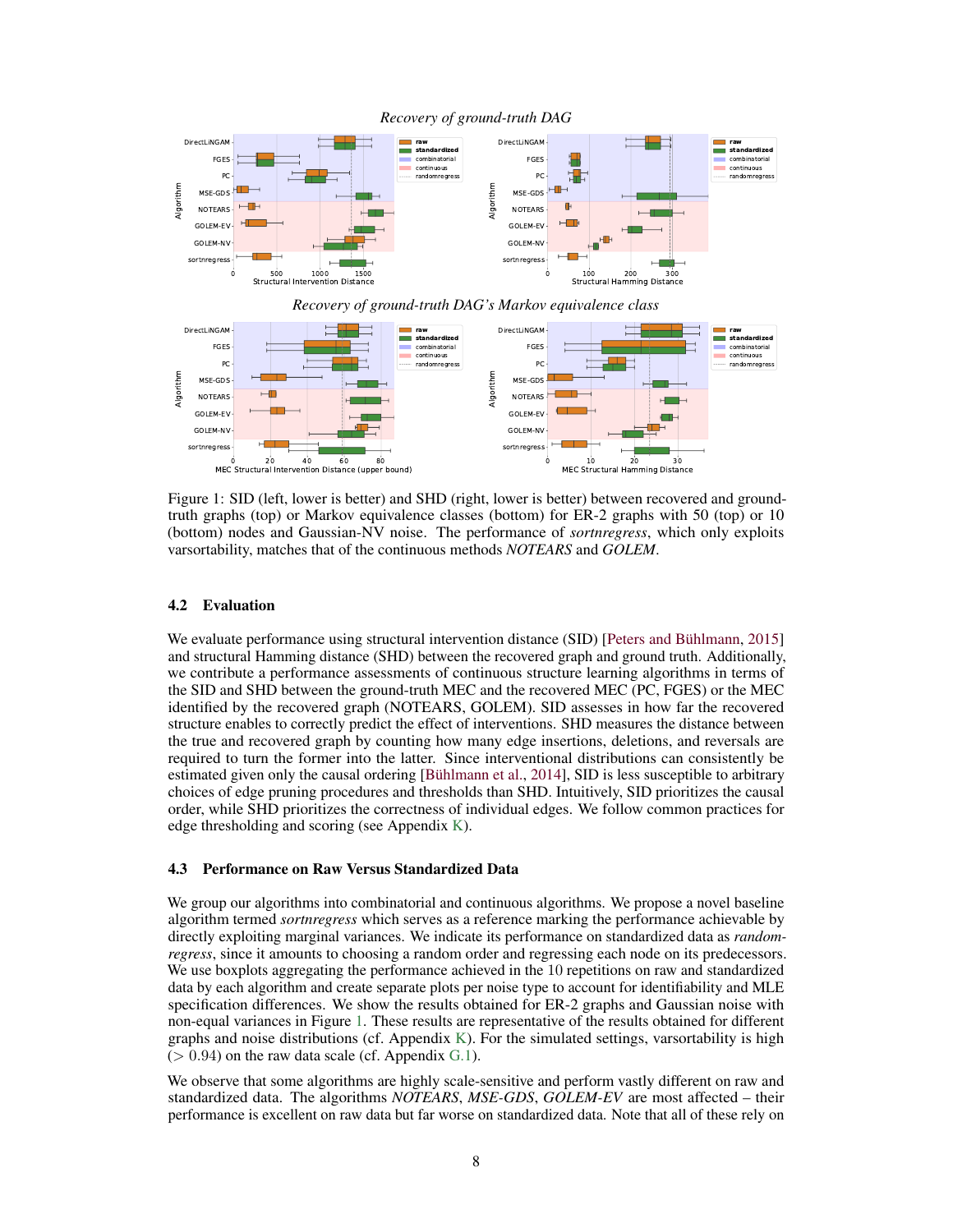a loss function that revolves around the MSE. The performance of *GOLEM-NV* is also scale-sensitive but improves upon standardization. The direction of the effect of standardization is in line with the predictions by our gradient analysis in Section [3.4.](#page-5-0) Note that we initialize all algorithms with the empty graph since we are primarily interested in comparing the impact of standardization given equal starting conditions. On standardized data, an initialization of *GOLEM-NV* with the results of *GOLEM-EV*, as recommended by [Ng et al.](#page-11-11) [\[2020\]](#page-11-11), does not improve performance and may fail to converge. *sortnregress* achieves competitive performance on raw, and baseline performance on standardized data. It thus qualifies as diagnostic tool to highlight how much of a given causal structure learning task can be resolved by exploiting data scale and sorting nodes by their marginal variance.

In summary, the evidence corroborates our claim that the remarkable performance on raw data and the overall behavior upon standardization of the continuous structure learning algorithms may be driven primarily by high varsortability. On a real-world causal protein signaling dataset [\[Sachs et al.,](#page-11-20) [2005\]](#page-11-20) we measure a mean varsortability of 0.57 (which is close to chance level at 0.5) with a standard deviation of 0.01 across our bootstrapped samples and do not observe the consistent performance pattern described for synthetic data with high varsortability (cf. Appendix [I\)](#page--1-14).

### 5 Gaming Further Benchmarks

#### 5.1 Orienting Causal Chains on Standardized Data

In order to design a causal discovery benchmark that does not favor methods that explicitly exploit marginal variances we may standardize the data or employ coefficient re-scaling schemes. [Mooij et al.](#page-11-21) [\[2020\]](#page-11-21), for example, propose a scale-harmonization by dividing each column  $w_j = [w_{k\to j}]_{j=1,\dots,d} \in$  $\mathbb{R}^d$  of the drawn adjacency matrices by  $\sqrt{||w_j||^2+1}$  such that each variable would have comparable scale if all its direct parents were independently standard-normally distributed. However, this does not avoid the problem of potentially inadvertent patterns in simulated ANMs. Even after standardization or scale-harmonization, DAGs with previously high varsortability generate data with distinct covariance patterns that may be exploited.

In Appendix [F](#page--1-15) we present an instructive example of a decision rule that can infer the orientation of a causal chain from raw, standardized, and scale-harmonized data with accuracy strictly greater than 50%. For a causal chain  $X_1 \rightarrow X_2 \rightarrow \dots \rightarrow X_d$  where edge weights and noise terms are drawn iid we can decide between the two Markov-equivalent graphs  $X_1 \rightarrow X_2 \rightarrow \dots \rightarrow X_d$  and  $X_1 \leftarrow X_2 \leftarrow \dots \leftarrow X_d$  whith above-chance accuracy. The empirical results for varying chain-lengths and various edge-weight distribution are deferred to the appendix where we discuss the 3-variable chain in detail and illustrate that the phenomenon extends from finite-sample to the population setting.

The intuition is as follows. Consider data generated by  $X_1 \to X_2 \to \dots \to X_d$  and the aim is to infer from standardized data whether  $X_1 \to \ldots \to X_d$  or  $X_1 \leftarrow \ldots \leftarrow X_d$ . For data with high varsortability and comparable noise variance on the raw data scale it holds that the further downstream a node  $X_i$  is in the causal chain, the stronger the variance of its parent  $\text{Var}(X_{i-1})$  contributes to its marginal variance  $\text{Var}(X_i) = \text{Var}(X_{i-1}) + \text{Var}(N_i)$  relative to its noise variance  $\text{Var}(N_i)$ , and the stronger is it correlated with its parent. Thus, the sequence of regression coefficients, which in the standardized case amounts to  $(\text{Corr}(X_i, X_{i+1}))_{i=1,\dots,d-1}$ , tends to increase in magnitude along the causal order and decrease in the anti-causal direction. The proposed decision rule predicts the causal direction as the one in which the absolute values of the regression coefficients tend to increase. This chain orientation rule achieves above-chance performance on raw, standardized, and scale-harmonized data (cf. Appendix [F\)](#page--1-15).

### 5.2 Sorting by Variance in Non-Linear Settings

Varsortability may also be exploited in non-linear settings. Table [2](#page-9-0) shows the results of sorting by marginal variance and filling in all edges from lower-variance nodes to higher-variance nodes in a non-linear setting. This variance sorting strategy is more naive than *sortnregress* and places no assumption on the functional form. The results are substantially better than random sorting and may therefore be a more informative baseline than commonly used random graphs. We do not show performance in terms of SHD, as our variance sorting baseline always yields a fully connected graph. Although the data generating process is not identical, we note that the improvement of our crude variance sorting over random sorting compares favorably to some of the improvements gained by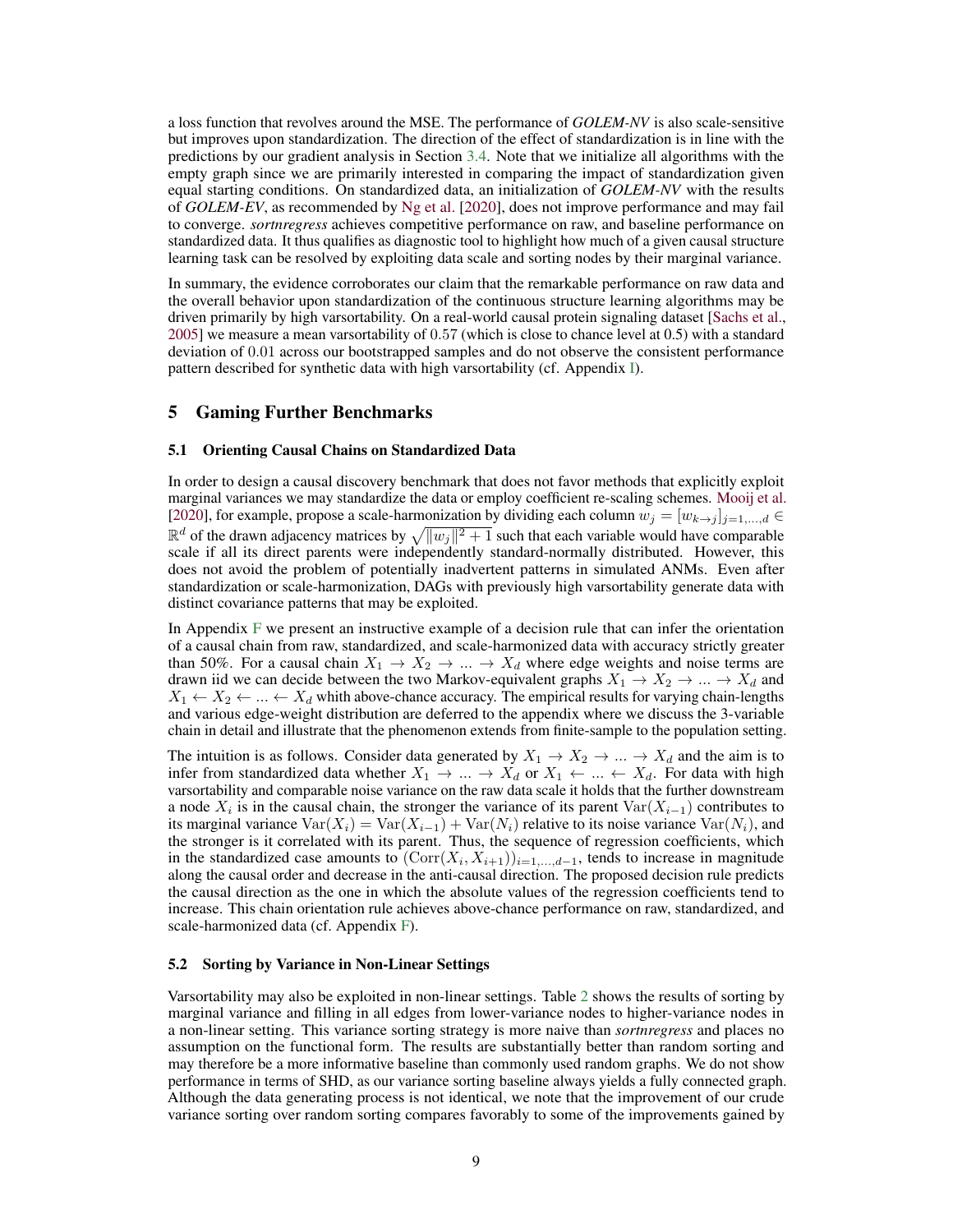more involved methods over random graphs as shown in [Lachapelle et al.](#page-10-5) [\[2019,](#page-10-5) Table 1]. Our results indicate that exploiting varsortability may also deliver competitive results in non-linear settings.

<span id="page-9-0"></span>Table 2: SID of naive baselines on non-linear data. Results on 1000 observations of additive Gaussian process ANMs with noise variance 1 simulated as by [Zheng et al.](#page-12-4) [\[2020\]](#page-12-4) (10 repetitions each; average varsortability *v* per graph type shown in parentheses).

| <b>Algorithm</b> | Graph          | $ER-1$           | $ER-4$           | $SF-1$           | $SF-4$          |
|------------------|----------------|------------------|------------------|------------------|-----------------|
|                  | (average $v$ ) | (0.87)           | (0.95)           | (0.95)           | (0.98)          |
| variance sorting |                | $7.7 + 5.72$     | $25.2 \pm 12.36$ | $1.9 \pm 2.28$   | $7.6 \pm 3.37$  |
| random sorting   |                | $27.9 \pm 11.44$ | $63.1 \pm 8.10$  | $22.3 \pm 13.14$ | $59.5 \pm 7.32$ |

We find similarly high levels of varsortability for many non-linear functional relationships and graph parameters (cf. Appendix [G.2\)](#page--1-16). This begs the question how much other successful methods exploit varsortability, how they compare to non-linear nonparametric methods that leverage assumptions on the residual variances [\[Gao et al.,](#page-10-20) [2020\]](#page-10-20), and how they perform under data standardization. We encourage such an exploration in future work and suggest that varsortability and *sortnregress* or *variance sorting* should always be included in future benchmarks.

## 6 Discussion and Conclusion

We find that continuous structure learning methods are highly susceptible to data rescaling and some do not perform well without access to the true data scale. Therefore, scale-variant causal structure learning methods should be applied and benchmarked with caution, especially if the variables do not share a measurement scale or when the true scale of the data is unattainable. It is important to declare whether data is standardized prior to being fed to various structure learning algorithms.

Following the first release of the present paper, [Kaiser and Sipos](#page-10-21) [\[2021\]](#page-10-21) also independently reported the drop in performance of *NOTEARS* upon standardizing the data and presented a low-dimensional exemplary case. Beyond a reporting of impaired *NOTEARS* performance, we also analyze scoreequivalent methods, provide exhaustive simulation experiments, and explain the phenomenon.

Our aim is to raise awareness of the severity with which scaling properties in data from simulated DAGs and causal additive models may distort algorithm performance. Increasing marginal variances can render scenarios identifiable, which may commonly not be expected to be so—for example the Gaussian case with non-equal variances. We therefore argue that varsortability should be taken into account for future benchmarking. Yet, with any synthetic benchmark there remains a risk that the results are not indicative of algorithm performance on real data. Our results indicate that current structure learning algorithms may perform within the range of naive baselines on real-world datasets.

The theoretical results of our paper are limited to the setting of linear ANMs. Additionally, our conjecture regarding the importance of the first gradient steps, and with it a rigorous causal explanation for the learning behavior of different continuous algorithms and corresponding score functions remain open and require further research to be settled. Our empirical findings indicate that causal discovery benchmarks can be similarly gamed on standardized data and in non-linear settings, but further research is needed to confirm this. We focus on a specific subset of algrorithms, the impact of patterns in benchmarking data on a wider class of algorithms and score functions remains to be explored.

Varsortability arises in many ANMs and the marginal variances increase drastically along the causal order, at least in common simulation settings. This begs the question what degree of varsortability can be observed or assumed in real-world data. If the marginal variances carry information about the causal order, our results suggest that it can and should be leveraged for structure learning. Otherwise, our contribution motivates future research into representative benchmarks and may put the practical applicability of the additive noise assumption into question.

### Acknowledgements

We thank Jonas M. Kübler, Jonas Peters, and Sorawit Saengkyongam for helpful discussions and comments. SW was supported by the Carlsberg Foundation.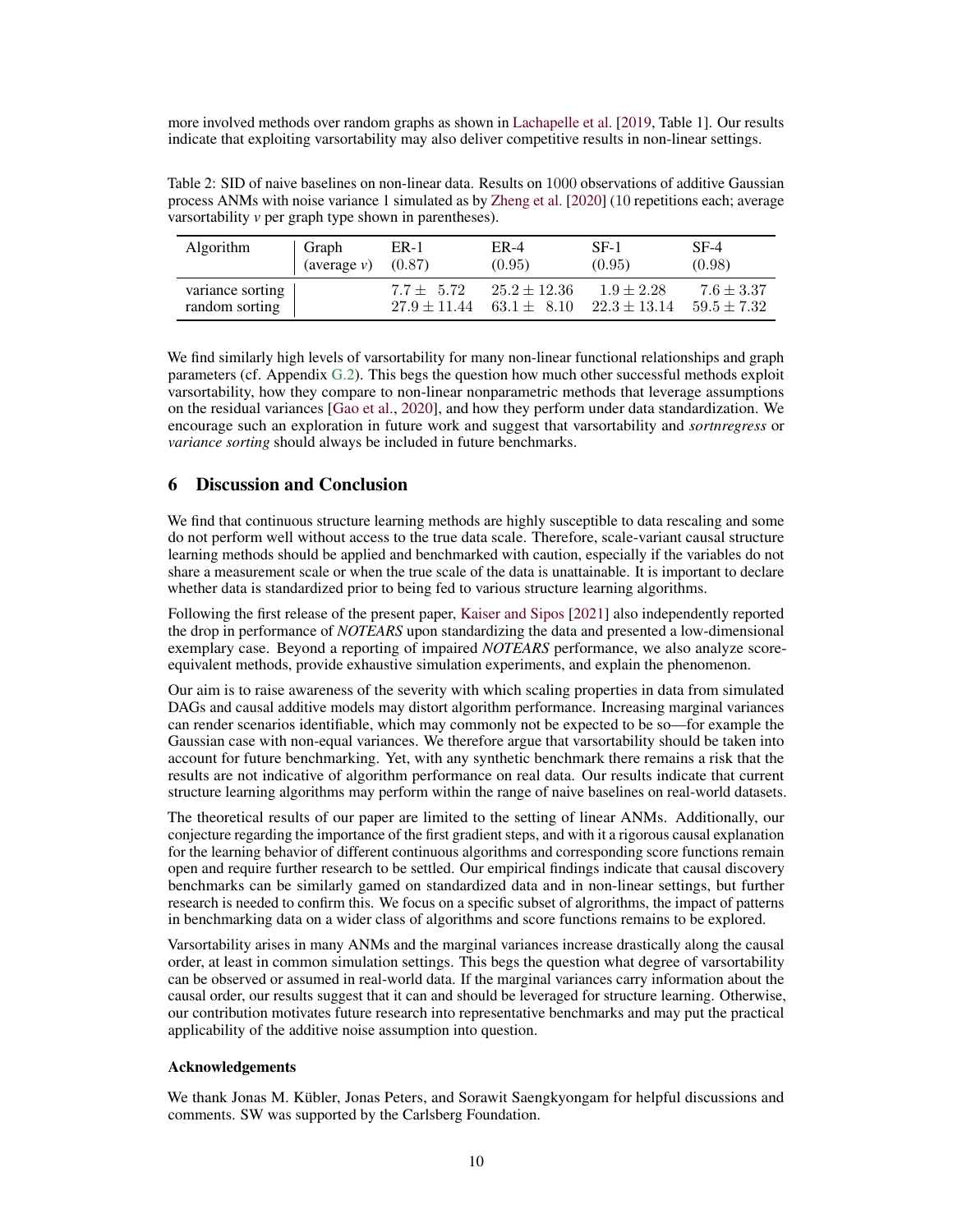# **References**

- <span id="page-10-15"></span>Bryon Aragam and Qing Zhou. Concave penalized estimation of sparse Gaussian Bayesian networks. *Journal of Machine Learning Research*, 16(69):2273–2328, 2015.
- <span id="page-10-19"></span>Albert-László Barabási and Réka Albert. Emergence of scaling in random networks. *Science*, 286(5439): 509–512, 1999.
- <span id="page-10-8"></span>Rohit Bhattacharya, Tushar Nagarajan, Daniel Malinsky, and Ilya Shpitser. Differentiable causal discovery under unmeasured confounding. In *International Conference on Artificial Intelligence and Statistics*, 2021.
- <span id="page-10-7"></span>Philippe Brouillard, Sébastien Lachapelle, Alexandre Lacoste, Simon Lacoste-Julien, and Alexandre Drouin. Differentiable causal discovery from interventional data. In *Advances in Neural Information Processing Systems*, 2020.
- <span id="page-10-16"></span>Peter Bühlmann, Jonas Peters, and Jan Ernest. CAM: Causal additive models, high-dimensional order search and penalized regression. *The Annals of Statistics*, 42(6):2526–2556, 2014.
- <span id="page-10-13"></span>Wenyu Chen, Mathias Drton, and Y Samuel Wang. On causal discovery with an equal-variance assumption. *Biometrika*, 106(4):973–980, 09 2019.
- <span id="page-10-9"></span>David M. Chickering. A Transformational Characterization of Equivalent Bayesian Network Structures. In *Proceedings of the Eleventh Conference on Uncertainty in Artificial Intelligence (UAI)*, 1995.
- <span id="page-10-2"></span>David M. Chickering. Learning Bayesian Networks is NP-complete. In *Learning From Data*, pages 121–130. Springer, 1996.
- <span id="page-10-17"></span>David M. Chickering. Learning equivalence classes of Bayesian-network structures. *Journal of Machine Learning Research*, 2:445–498, 2002a.
- <span id="page-10-14"></span>David M. Chickering. Optimal structure identification with greedy search. *Journal of Machine Learning Research*, 3(11):507–554, 2002b.
- <span id="page-10-3"></span>David M. Chickering, David Heckerman, and Chris Meek. Large-sample learning of Bayesian networks is NP-hard. *Journal of Machine Learning Research*, 5:1287–1330, 2004.
- <span id="page-10-1"></span>A. Philip Dawid. Beware of the DAG! In *Proceedings of Workshop on Causality: Objectives and Assessment at NIPS 2008*, volume 6 of *Proceedings of Machine Learning Research*, pages 59–86. PMLR, 2010.
- <span id="page-10-18"></span>Paul Erdős and Alfréd Rényi. On the evolution of random graphs. Publication of the Mathematical Institute of *the Hungarian Academy of Sciences*, 5(1):17–60, 1960.
- <span id="page-10-20"></span>Ming Gao, Yi Ding, and Bryon Aragam. A polynomial-time algorithm for learning nonparametric causal graphs. In *Advances in Neural Information Processing Systems*, 2020.
- <span id="page-10-11"></span>Asish Ghoshal and Jean Honorio. Learning Identifiable Gaussian Bayesian Networks in Polynomial Time and Sample Complexity. In *Advances in Neural Information Processing Systems*, 2017.
- <span id="page-10-12"></span>Asish Ghoshal and Jean Honorio. Learning linear structural equation models in polynomial time and sample complexity. In *International Conference on Artificial Intelligence and Statistics*, 2018.
- <span id="page-10-10"></span>Patrik Hoyer, Dominik Janzing, Joris M. Mooij, Jonas Peters, and Bernhard Schölkopf. Nonlinear causal discovery with additive noise models. In *Advances in Neural Information Processing Systems*, 2009.
- <span id="page-10-0"></span>Guido W. Imbens and Donald B. Rubin. *Causal inference in statistics, social, and biomedical sciences*. Cambridge University Press, 2015.
- <span id="page-10-21"></span>Marcus Kaiser and Maksim Sipos. Unsuitability of NOTEARS for Causal Graph Discovery. *arXiv preprint arXiv:2104.05441*, 2021.
- <span id="page-10-5"></span>Sébastien Lachapelle, Philippe Brouillard, Tristan Deleu, and Simon Lacoste-Julien. Gradient-based neural DAG learning. *arXiv preprint arXiv:1906.02226*, 2019.
- <span id="page-10-6"></span>Hao-Chih Lee, Matteo Danieletto, Riccardo Miotto, Sarah T. Cherng, and Joel T. Dudley. Scaling structural learning with NO-BEARS to infer causal transcriptome networks. *arXiv preprint arXiv:1911.00081*, 2019.
- <span id="page-10-4"></span>Po-Ling Loh and Peter Bühlmann. High-dimensional learning of linear causal networks via inverse covariance estimation. *Journal of Machine Learning Research*, 15:3065–3105, 2014.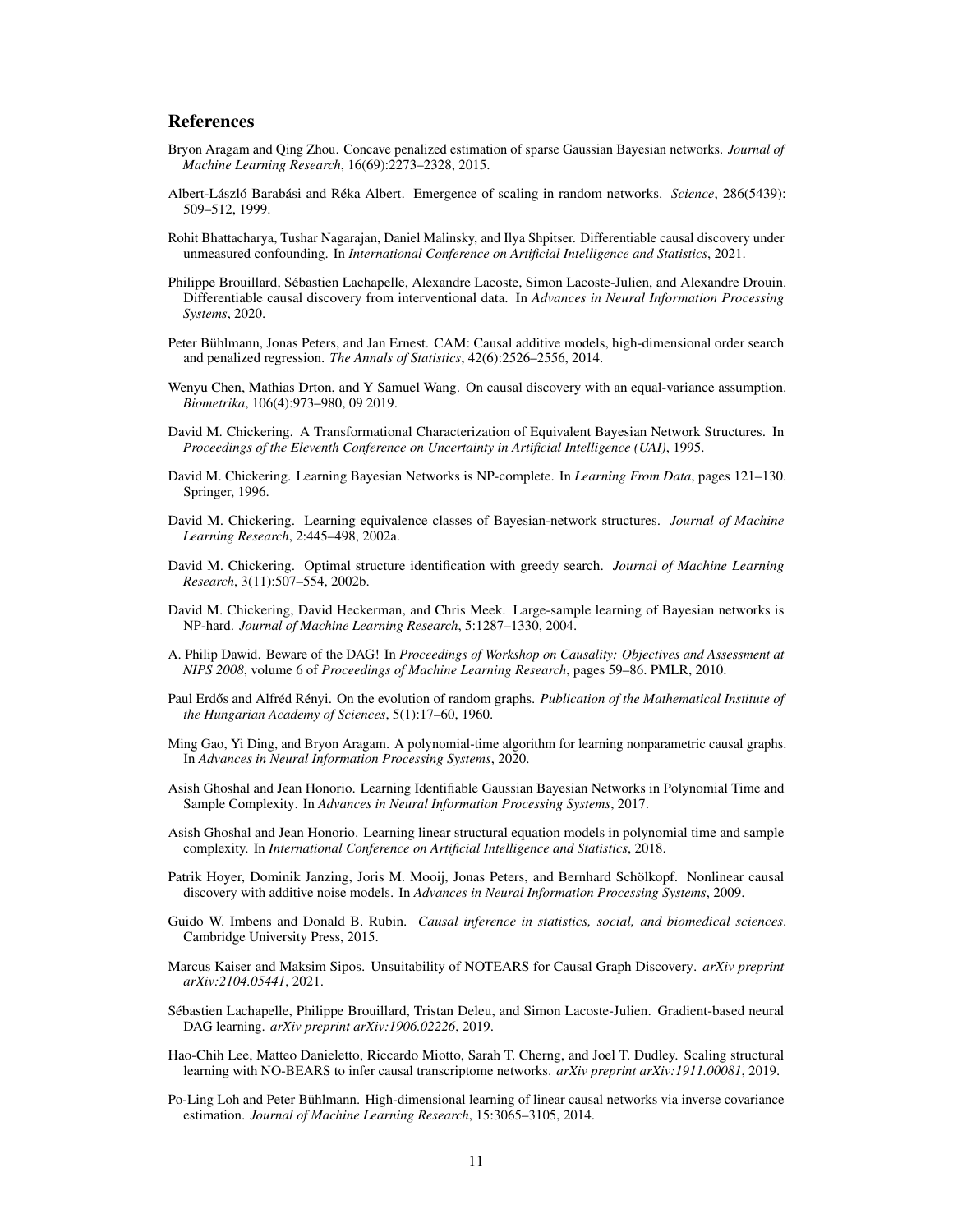- <span id="page-11-15"></span>Christopher Meek. Strong Completeness And Faithfulness In Bayesian Networks. In *Proceedings of Eleventh Conference on Uncertainty in Artificial Intelligence (UAI)*, 1995.
- <span id="page-11-14"></span>Christopher Meek. *Graphical Models: Selecting causal and statistical models*. PhD thesis, Carnegie Mellon University, 1997.
- <span id="page-11-21"></span>Joris M. Mooij, Sara Magliacane, and Tom Claassen. Joint Causal Inference from Multiple Contexts. *Journal of Machine Learning Research*, 21(99):1–108, 2020.
- <span id="page-11-11"></span>Ignavier Ng, AmirEmad Ghassami, and Kun Zhang. On the role of sparsity and DAG constraints for learning linear DAGs. In *Advances in Neural Information Processing Systems*, 2020.
- <span id="page-11-12"></span>Roxana Pamfil, Nisara Sriwattanaworachai, Shaan Desai, Philip Pilgerstorfer, Konstantinos Georgatzis, Paul Beaumont, and Bryon Aragam. DYNOTEARS: Structure Learning from Time-Series Data. In *International Conference on Artificial Intelligence and Statistics*, 2020.
- <span id="page-11-10"></span>Gunwoong Park. Identifiability of additive noise models using conditional variances. *Journal of Machine Learning Research*, 21(75):1–34, 2020.
- <span id="page-11-4"></span>Judea Pearl. Causal inference in statistics: An overview. *Statistics surveys*, 3:96–146, 2009.
- <span id="page-11-9"></span>Jonas Peters and Peter Bühlmann. Identifiability of Gaussian structural equation models with equal error variances. *Biometrika*, 101(1):219–228, 2014.
- <span id="page-11-19"></span>Jonas Peters and Peter Bühlmann. Structural intervention distance for evaluating causal graphs. *Neural Computation*, 27(3):771–799, 2015.
- <span id="page-11-5"></span>Jonas Peters, Dominik Janzing, and Bernhard Schölkopf. *Elements of Causal Inference*. MIT Press, 2017.
- Joseph D. Ramsey, Kun Zhang, Madelyn Glymour, Ruben S. Romero, Biwei Huang, Imme Ebert-Uphoff, Savini Samarasinghe, Elizabeth A. Barnes, and Clark Glymour. TETRAD—A toolbox for causal discovery. In *8th International Workshop on Climate Informatics (CI 2018)*, 2018.
- <span id="page-11-0"></span>Kenneth J. Rothman, Sander Greenland, and Timothy L. Lash. *Modern Epidemiology*. Lippincott Williams & Wilkins, 2008.
- <span id="page-11-6"></span>Jakob Runge, Xavier-Andoni Tibau, Matthias Bruhns, Jordi Muñoz-Marí, and Gustau Camps-Valls. The causality for climate competition. In *NeurIPS 2019 Competition and Demonstration Track*, pages 110–120. PMLR, 2020.
- <span id="page-11-20"></span>Karen Sachs, Omar Perez, Dana Pe'er, Douglas A. Lauffenburger, and Garry P. Nolan. Causal protein-signaling networks derived from multiparameter single-cell data. *Science*, 308(5721):523–529, 2005.
- <span id="page-11-1"></span>Andrew D. Sanford and Imad A. Moosa. A Bayesian network structure for operational risk modelling in structured finance operations. *Journal of the Operational Research Society*, 63(4):431–444, 2012.
- <span id="page-11-2"></span>Bernhard Schölkopf. Causality for machine learning. *arXiv preprint arXiv:1911.10500*, 2019.
- <span id="page-11-18"></span>Gideon Schwarz. Estimating the dimension of a model. *The Annals of Statistics*, 6(2):461–464, 1978.
- <span id="page-11-7"></span>Shohei Shimizu, Patrik O. Hoyer, Aapo Hyvärinen, and Antti Kerminen. A linear non-Gaussian acyclic model for causal discovery. *Journal of Machine Learning Research*, 7:2003–2030, 2006.
- <span id="page-11-8"></span>Shohei Shimizu, Takanori Inazumi, Yasuhiro Sogawa, Aapo Hyvärinen, Yoshinobu Kawahara, Takashi Washio, Patrik O. Hoyer, and Kenneth Bollen. DirectLiNGAM: A direct method for learning a linear non-Gaussian structural equation model. *Journal of Machine Learning Research*, 12:1225–1248, 2011.
- <span id="page-11-16"></span>Ali Shojaie and George Michailidis. Penalized likelihood methods for estimation of sparse high-dimensional directed acyclic graphs. *Biometrika*, 97(3):519–538, 07 2010.
- <span id="page-11-13"></span>Peter Spirtes and Clark Glymour. An algorithm for fast recovery of sparse causal graphs. *Social Science Computer Review*, 9(1):62–72, 1991.
- <span id="page-11-3"></span>Peter Spirtes, Clark N. Glymour, Richard Scheines, and David Heckerman. *Causation, Prediction, and Search*. MIT press, 2000.
- <span id="page-11-17"></span>Robert Tibshirani. Regression shrinkage and selection via the lasso. *Journal of the Royal Statistical Society: Series B (Methodological)*, 58(1):267–288, 1996.